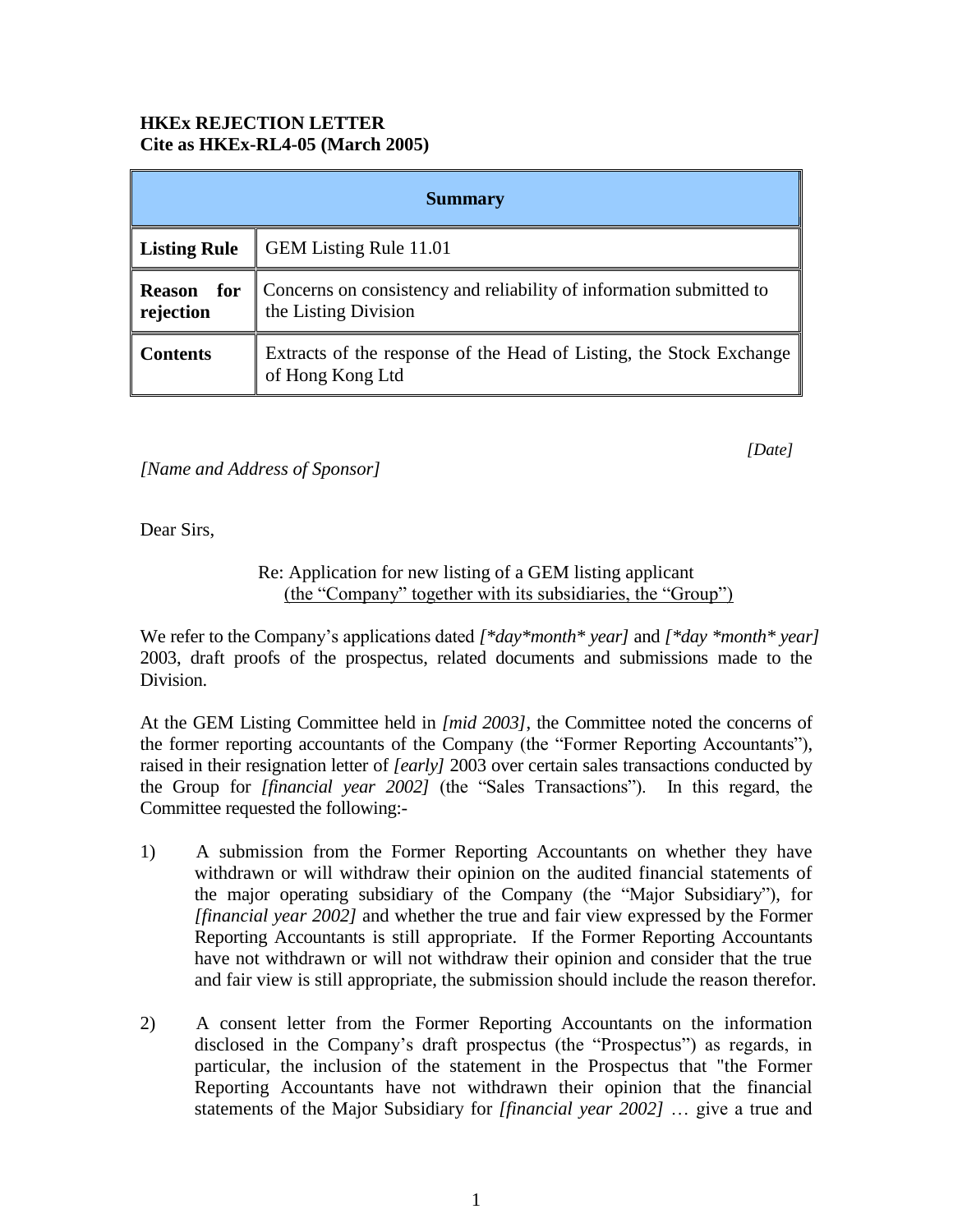fair view of the state of affairs of the Major Subsidiary as at *[the financial year end of 2002]* and of its profit for such year."

We have been given to understand that the Former Reporting Accountants were unable to complete their work on the Sales Transactions before they were asked to resign in *[early]* 2003 and on this basis, could not conclude whether or not their audit opinion issued on *[a day several months after financial year 2002]* on the financial statements of the Major Subsidiary for *[financial year 2002]* should be revised. Accordingly, the Division is of the view that the Company cannot address the requirements of the Committee.

In the course of our review of the Sales Transactions, the Division has noted with concern certain inconsistencies in the facts presented in the submissions, including the following:

- 1) Discrepancies between the Former Reporting Accountants' representation and your representation on the method of settlement of the Sales Transactions. The Former Reporting Accountants were given to understand that certain Sales Transactions were settled by customers' cheques written to a director of the Company. The Former Reporting Accountants requested copies of customers' cheques as part of their audit procedure, which were not made available to them. Subsequent explanation to the Division indicated that the Sales Transactions were settled by the customers by cash paid directly to the director, and not by cheques as understood by the Former Reporting Accountants.
- 2) Upon further review of the Sales Transactions by the Division, certain representations were made which were not, in the Division's view, adequately explained or consistent with facts. For example:
	- Upon our enquiry of the reason for cash settlement by customers (as opposed to cheques or other means) in the Sales Transactions, you submitted that the Major Subsidiary is a small private company in an industry where cash settlement for small transactions is common. We noted that your explanation was not supported by the Company's settlement method used in other sales, given confirmations by the Group's current Reporting Accountants (the "Current Reporting Accountants"), that all transactions, other than the Sales Transactions, were settled by cheques to the Company directly. We also noted that the amounts of the Sales Transactions ranged from HK\$*[\*]* to HK\$*[\*]*.
	- Your explanation that "since the director was responsible for, among others, customer relationship and collection of sales proceeds from customers, it is considered more convenient for the director to collect cash from customers directly to offset the amount due to him by the Major Subsidiary does not explain the unique treatment of the Sales Transactions, in particular, why the arrangement for customers' settlement through current account with the Group was limited to (i) the Sales Transactions only; and (ii) only with *[Mr. X]*, one of the directors of the Company and not the other directors or senior management of the Company.